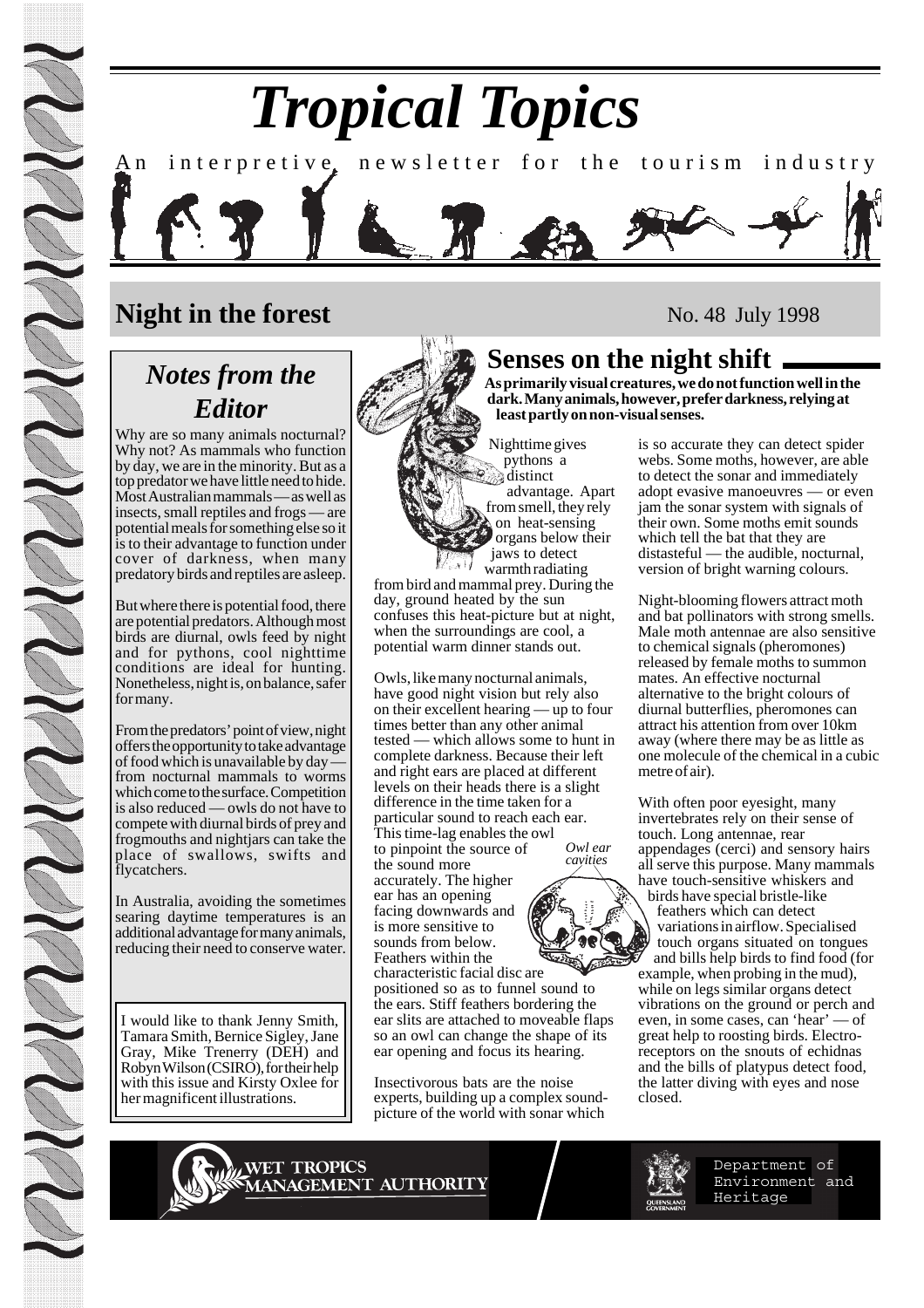# **Birds of the night**

#### **Owls,**

*Right*

*Left eye only*

in addition to their excellent hearing (see page 1) have, like other birds of prey, much better vision than humans. The owl's eye is packed with rod cells which are sensitive to low light levels  $\mathcal{R}$ and its large pupil means that an image is about two and a half times brighter to an owl than to a human.

> Birds which hunt have eyes placed to the front of the head so that their visual fields overlap. The resulting wide binocular vision enables them to judge distance accurately *Bin. vision eye only*

essential for catching prey. Owls have binocular vision, covering 60-70deg., and it is thought that they are the only birds with true stereoscopic (three-dimensional) vision and, therefore, a sensation of depth. Among birds, they are the only ones in which the nerve fibres from both eyes link up on each side of the brain (like mammals) instead of going only to one side of the brain.

By contrast, birds which are likely to *become* prey have eyes more to the sides of their heads giving them a wide

field of vision from which to keep watch for attackers. Pigeons, for example, have a 340deg. field of view compared with 200deg. in humans (but their binocular vision is very limited).

If an owl wants to look behind, it can swivel its head round on its flexible neck. It cannot, however, move its eyeballs more than two degrees, compared with humans **W** who can swivel theirs about 100deg.

When swooping on its prey one of the owl's outer toes can be brought around so the four talons grip from four different directions. Large amounts of indigestible fur, feathers and bones are swallowed but once or twice a day these items are regurgitated, in tightly-packed pellets. Researchers can often learn a lot about animals living in a particular area by examining these pellets; bones of the rarely-trapped prehensile-tailed rat are the only indication that it is more common than sightings would suggest.

Two groups of owls inhabit the wet tropics; hawk owls (southern boobook, barking and rufous owls) and the masked owls (barn, masked, grass and lesser sooty owls). Hawk owls, which have incomplete facial discs and very large eyes, have relatively better night vision than hearing. They hunt by perching,

looking and diving, then carrying their prey in their talons and tearing it up before eating. Masked owls, which have a more silent flight, huge ears and better hearing, hunt by patrolling their territory on the wing and pouncing, after which the prey is carried in the beak and usually swallowed whole.

**Nightjars and frogmouths** have large eyes, giving them good night vision, wide gaping bills for feeding on insects and much weaker feet than owls. They are only distantly related to owls.

**Frogmouths**flit from perch to perch, pouncing on prey which they detect by movement. Tawny frogmouths eat only nocturnal insects but Papuan frogmouths also catch lizards, frogs, rodents and small birds.

**Nightjars** are ground-dwelling birds which feed mainly at dusk and dawn by flying, with open bills, trawling for insects. Bristles, which are very fine, barbless feathers, extend forward at the sides of their mouths. These were once thought to funnel flying insects into the bird's mouth but it is now thought that they actually protect the bird's eyes as it flies through clouds of airborne insects.

White-throated and large-tailed nightjars are found in the Wet Tropics, in dry forests and rainforest margins.



### **Eyeshine**

Many nocturnal animals have eyes which are adapted to low light conditions — a feature which makes finding them at night with a spotlight much easier. When light enters our eyes it passes through the retina, where some is absorbed, and the rest is lost in background tissues. Many nocturnal animals, however, have a mirror-like membrane (tapetum) behind the retina which reflects the light back through the retina again for a second grab. The remainder passes out through the eye again — this is the light which we see reflected in our spotlights.

The brightness and colour of this varies between animals. Caught in flash photos, we see ourselves with dull red eyes — an indication of our poor night vision. By contrast, the bright reflection from cats' eyes caught in the headlamps indicates their refined night vision.

Possum-spotting experts can often tell which species of possum they are looking at depending on the eyeshine colour. That of Herbert River ringtails is pink or yellow, green ringtails is dull red and brushtails and striped possums look pinkish. The lemuroid possum has the brightest eyeshine  $-\overline{a}$  white or yellow glare. Possums are not the only animals with eyeshine. Tree-kangaroos reflect only a dull red shine but the eyes of spiders, geckos and many other nocturnal animals glisten or sparkle.

Rod cells, which dominate in nocturnal creatures' eyes, contain a highly sensitive chemical called rhodopsin. When light reaches it, the rhodopsin breaks down, a process which sets up electrical impulse transmissions (information) to the brain. The rhodopsin is instantly rebuilt (using Vitamin A) as soon as it breaks down so vision can be continuous. Glare, however, breaks down too much of the rhodopsin so more time is needed for it to be rebuilt. Large rods contain more rhodopsin but fewer of them can be packed into a given area, with a consequent reduction in visual detail.

#### **Find that frog**

Frog calls are a prominent feature of the soundscape at night, each species making its distinct call. A useful exercise, before a walk, is to play a tape of these calls (see Bookshelf) and ask participants to give them a 'name'. Then, during the walk, they can be listening out for the 'squeaky wheel-bearing frog' or the 'rattle-frog' — rather easier than using sometimes long official names.

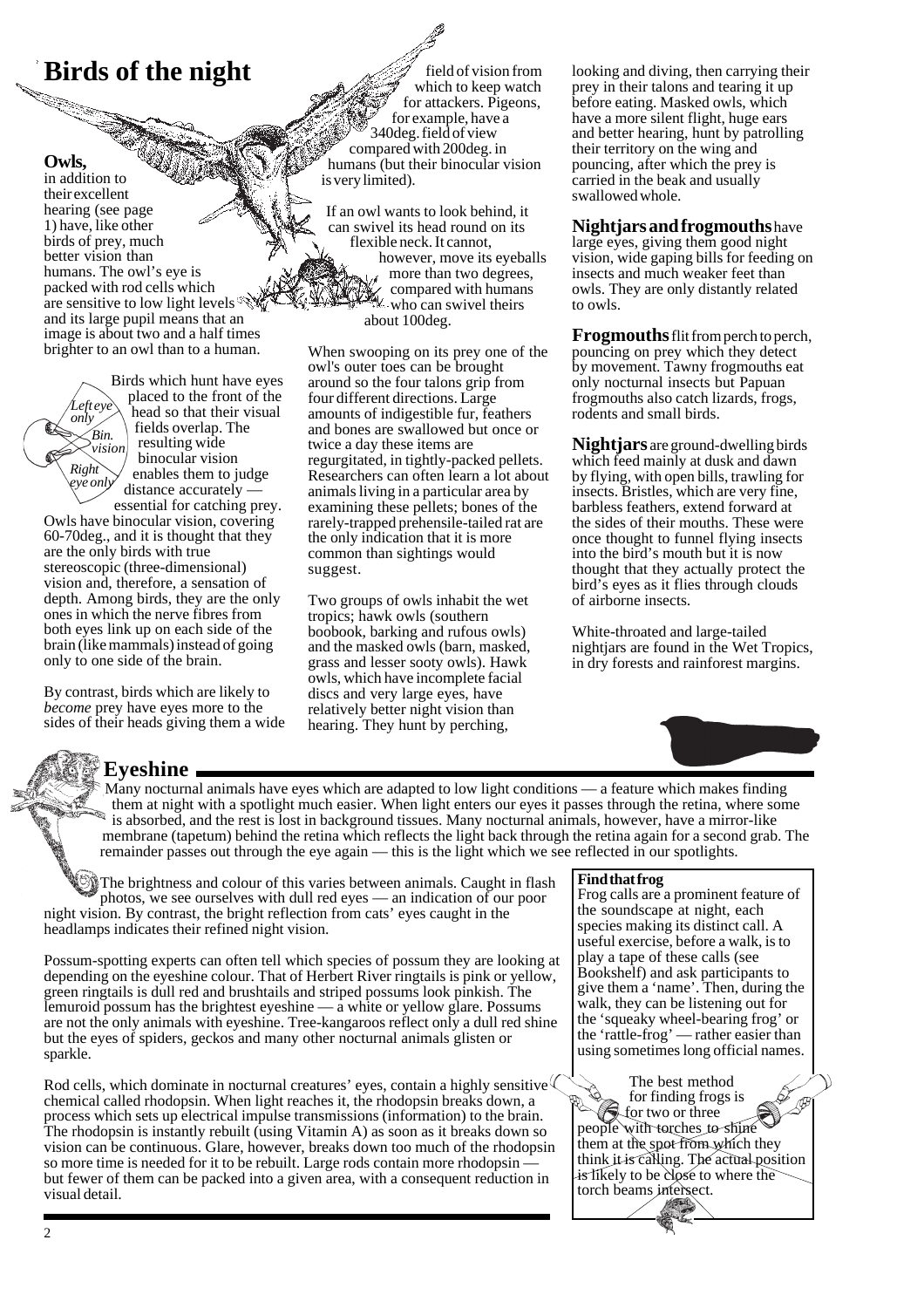## *Out and about*

Visitors to the Mossman Gorge section of Daintree National Park will notice what look like narrow white petals each about 4cm long — scattered beside the paths. These structures are in fact the cast-off guards for leaves of an interesting small tree called *Bosistoa brassii.* For eleven months of the year these leaf guards *leaf guard*

are inconspicuous covers on small green buds. But in winter the buds swell and elongate in a very short space of time. When the guards are thrown off, the end of each twig is adorned with a new pair of handsome leaves, between which nestles another set of buds ready for action twelve months hence.

#### **Voluntary protection of land ... with financial benefits!**

Cairns City Council has received funding from the Natural Heritage Trust (Bushcare component), to develop and implement voluntary cooperative management agreements in the region. The aim is to promote the protection of land with high conservation values — a concept which is supported in the FNQ2010 Regional Environment Strategy and the Environmental Audit of the Queensland Canegrowing Industry.

The Land Management Agreement project provides an opportunity for freehold landowners to be actively involved in the protection of the area's natural assets for future generations. By participating in the project, the landowner may be eligible to receive a rate refund, financial assistance and technical advice for the management of their property. In all cases, ownership and management of the land remains with the landowner.

If you would like more information, please contact Rachel Small, Cairns City Council's Scenic Rim Liaison Officer on (07) 4050 1710.





In response to public concerns about crocodiles, DEH is trialing a new management program for estuarine crocodiles in the Far North. Known as TIMAC (Trial Intensive Management Area for Crocodiles) the program began in May 1998 for a trial period of three years.

The goals of the TIMAC program are threefold:

• To remove estuarine crocodiles from clearly defined areas near Cairns, Innisfail, Mossman and Port Douglas. • To increase scientific knowledge of estuarine crocodiles so as to improve their conservation and management in Queensland.

• To teach people about crocodiles and promote safe behaviour in crocodile habitat.

You can help by reporting any crocodile sightings. The necessary information is

**who** are you — a contact name and address?

**what** did you see — how big was the croc?

**when** did you see it — date and time? **where** was it — geographical location and the position of the croc (in the water, on a bank ...)?

**how** did you see it — were you bushwalking, fishing, in a boat ...?

Crocodile sightings should be reported to the Crocodile Research Group, PO Box 2066, Cairns, Qld 4870 or by calling 4035 4625 or 0412 574 521.

#### **Please note**

that you are welcome to photocopy *Tropical Topics*. However, if the text is reproduced separately it must not be altered and must acknowledge the Environmental Protection Agency as the source. Illustrations must not be reused without permission. Please contact the editor (details on the back page) if in doubt.

#### **Daintree Rescue Program Visitor Facilities**

Dubuji, the new visitor site at Cape Tribulation is fast taking shape under the watchful eye of project staff and a juvenile cassowary which has only recently begun using the area. The facility, which will include a large parking area, toilets, picnic facilities and a small unstaffed information facility also provides visitors with access to a 1200m interpretive boardwalk loop through coastal rainforest and swamp communities and access to Myall Beach. The facility is expected to be open to the public towards the end of this year.

At the Marrdja Boardwalk the new toilet is nearly complete and about 150m of new boardwalk constructed.



Early winter is a time for<br>cassowary courting  $\equiv$  as cassowary courting reports of pairs 'consorting peacefully' suggest. These birds are normally solitary and if the dominant female encounters a male outside the mating season she stretches up to her full height and stares him into flight. In the mating season, however, she will usually tolerate him as he moves around her making deep rumbling noises.

Eggs produced from these encounters will hatch during the maximum fruiting period. In the meantime the father is in for a long haul as he sits on them almost constantly for 50 days. He looks after the chicks for about nine months — until the next mating season, at which point the young are evicted from the home range. This means that early winter is a hazardous time for the juvenile birds. Not only is food in short supply but the birds are also learning to fend for themselves in competition with intolerant breeding adults.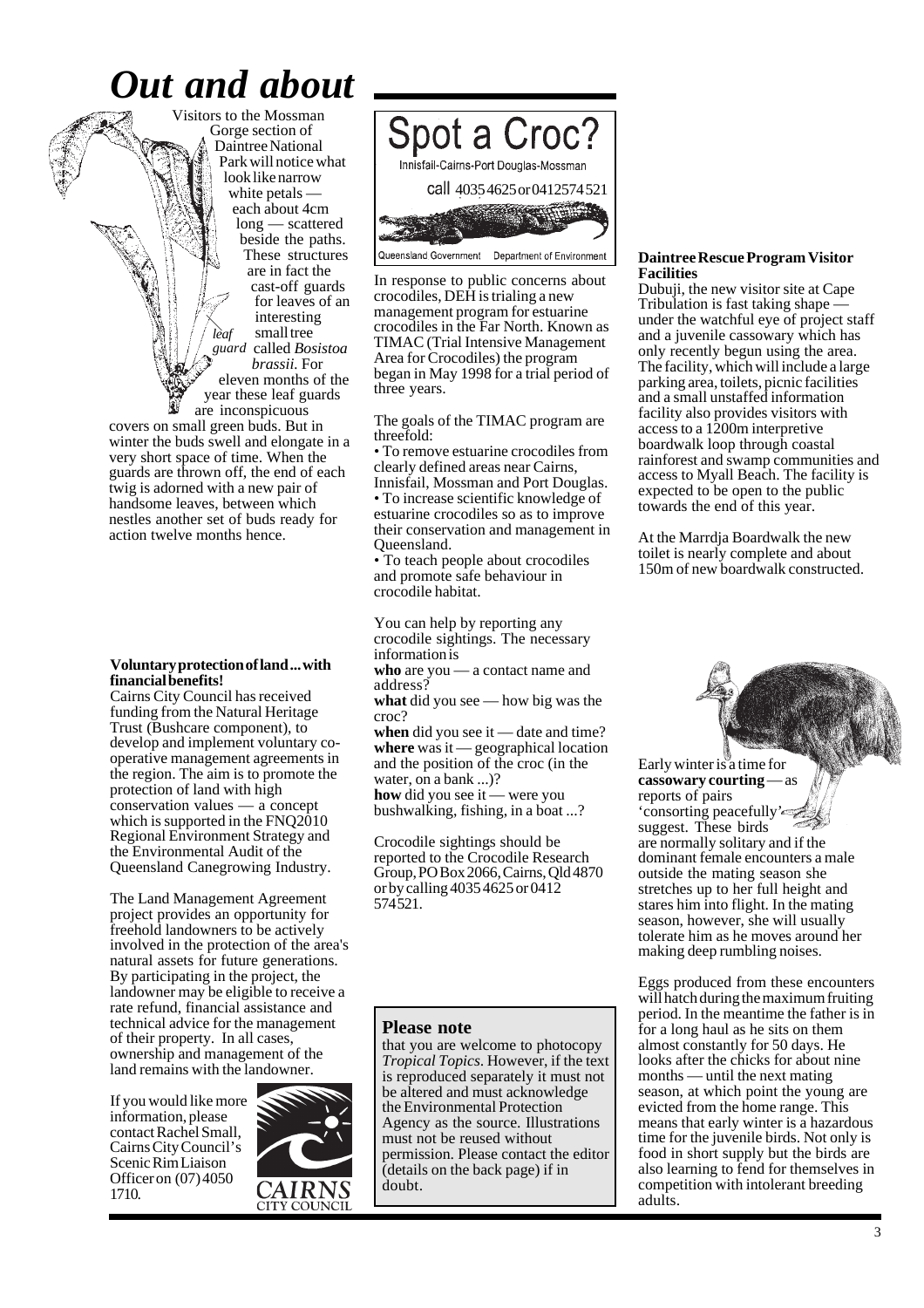**Night signs** NEWCER OF 12 10 **HELLER HARRY It is not always easy to find animals at night. However, signs of their presence can give us clues to what is there and what is not too far away.**

**Spiders'** eyes often glisten in the spotlight. Those which are active at night are usually dull cryptic ones which are well camouflaged or hide under bark or in burrows by day.

**Feral pigs** are the largest mammals likely to be seen at night. Churned-up earth indicates favourite feeding sites — but be wary of these potentially dangerous animals.

**Flying foxes** may draw attention to themselves with their loud squabbling but they can also be surprisingly quiet. These bats usually press the fruit against the roof of the mouth to extract the juice and then spit out the remains. These spits can be found under popular feeding trees.

أور

Chewed leaves pattering on to the ground may have been dropped by **possums**. Herbert River ringtails prefer secondary regrowth and often make their dens in epiphytic ferns. Green ringtails and brushtails feed on secondary and pioneer species while lemuroid ringtails are in the high canopy of primary forest.

**Pademelons** leave the cover of the forest at night to browse on grass in nearby clearings, often in groups. Chewed rasp ferns and *Smilax* vines along the track are evidence of their presence.  $\tilde{A}$  loud, warning thump may be the first indication that you have startled one of these small wallabies.

Splatters of white droppings on the ground may indicate a **roosting bird** above. While sleeping, a bird is vulnerable to attack from snakes so many choose to perch at the end of a thin branch. There it receives advance warning as the weight of an approaching snake shakes the branch.

Gouged logs (and a strong musky smell) may indicate the presence of **striped possums** which use their very long lower incisors to dig out wood-boring grubs. White-tailed rats also tear up dead wood, in a similar quest.

While birdsong may dominate the soundscape by day, at night **cicadas, katydids and crickets take over. Particularly common** in the tropics, katydids are leaflike and usually quite high in trees.

**Brown tree snakes**, unlike the green ones, are nocturnal. Sleeping birds, lizards and frogs feature on the menu, the latter possibly attracting them to ground level.

**Bandicoots** dig holes in the ground when searching for invertebrates. Those of the long-nosed bandicoot are generally deeper and more conical than those of the northern brown bandicoots. Both species occur in the Wet Tropics the former preferring deeper rainforest and higher areas while the latter is more common in clearings.

**Luminous fungi** are a highlight of many night walks — turn off the light to see them. No one is sure why they glow — it may be incidental or it may serve to attract gnats which disperse spores.

**Toads** prefer open grassy areas to rainforest. They have bright eyeshine and blink regularly.

 $\mathscr{L}$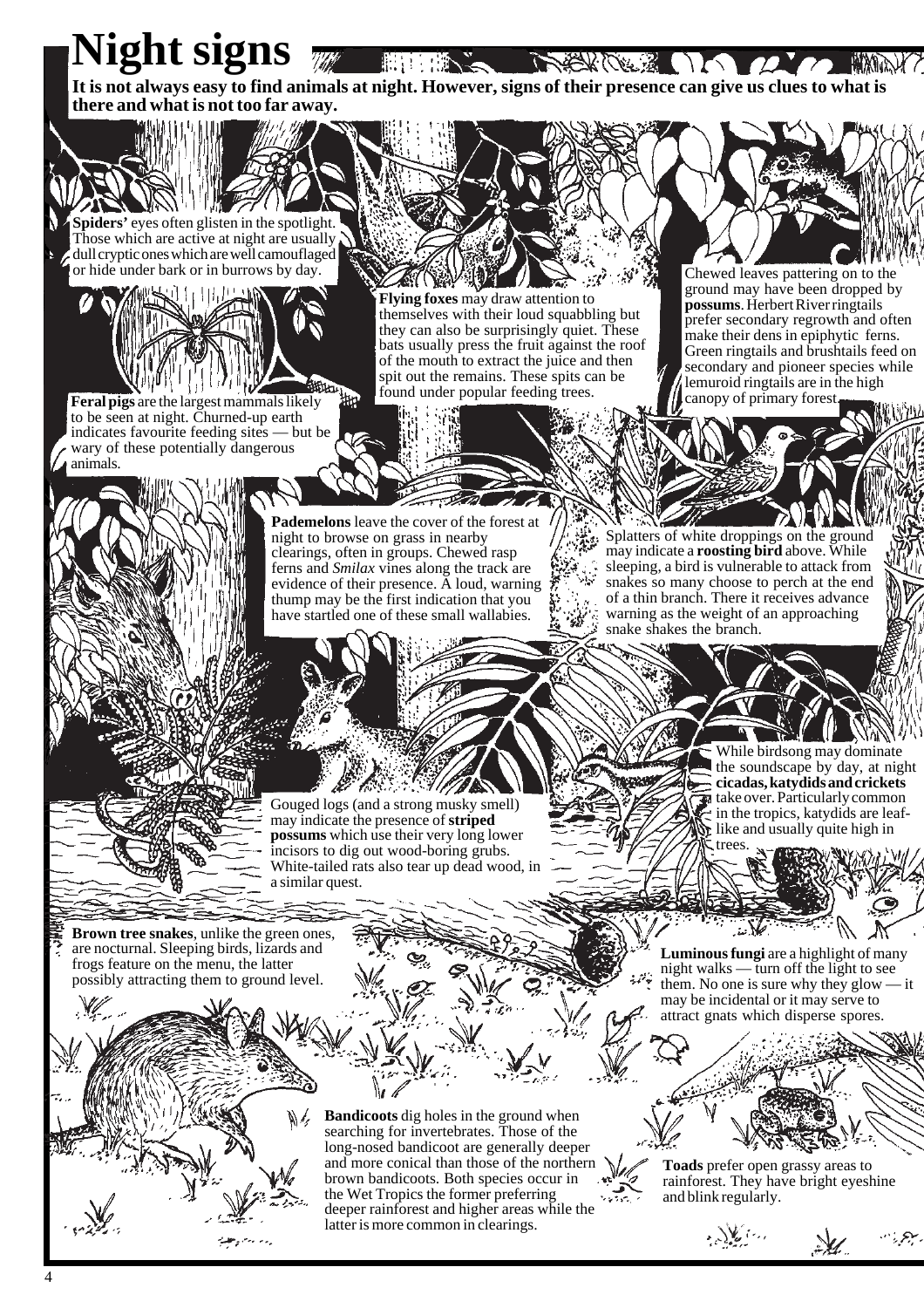**Owls** are the silent hunters of the night, soft fringes on the edges of the feathers breaking up the flow of air and muffling the noise of flight. They feed on mammals such as rodents bandicoots, bats and possums as well as birds, geckos, frogs and invertebrates.

> The source of loud crunching and cracking sounds is likely to be a **white-tailed rat** chewing into hard nuts. A good climber, it is as likely to be heard high up in the trees as on the ground. Look out for its white-tipped tail.

Two bright eyes, caught in torchlight high on a tree trunk, may belong to a **leaftail gecko**. Most lizards are diurnal but some, notably geckos and some skinks, prefer to hunt at night. The northern leaf-tailed gecko clings to tree trunks, head down, as it waits to ambush large invertebrates, such as king cricket

> Creeks make good corridors for travelling bats. Look out for darting **insectivorous bats** here and over other water bodies.

Mist **frogs** produce a loud rasping call and waterfall frogs a loud clucking — but other creek frogs do not attempt to compete with the noise of rushing water. Pond frogs are noisier.

Blinks of light from **fireflies** are mating beacons as the males and females of these beetles signal to each other. The more oxygen, the brighter the light given off by the chemical reaction — so flying rather than stationary ones are brighter.

Pairs of **orange-footed scrubfowl** emit loud mournful calls, known only too well to those who have tried sleeping near to a pair, as they defend their foraging territories from roosts on high branches.

A glowing dot beneath a creek or track bank may belong to a **glow-worm** (the larva of the fungus midge). Look carefully for dangling sticky lines, ready to trap small insects attracted to the light.

**Crocodiles** have bright red eyeshine — but then so too do coke cans!! This is because the tapetum (see p2) contains crystals of guanine — the highly-reflective component of fish scales. It is superior to the cellular or fibrous tapetum of mammals.

Many **fish, eels, yabbies** and other creek dwellers are active at night. Fish find their way around using lateral lines — fluid-filled tubes under the skin along the side of the body connected to the water via pores. Catfish can also use their extensive whiskers to touch and taste. Fish also have guanine tapeta.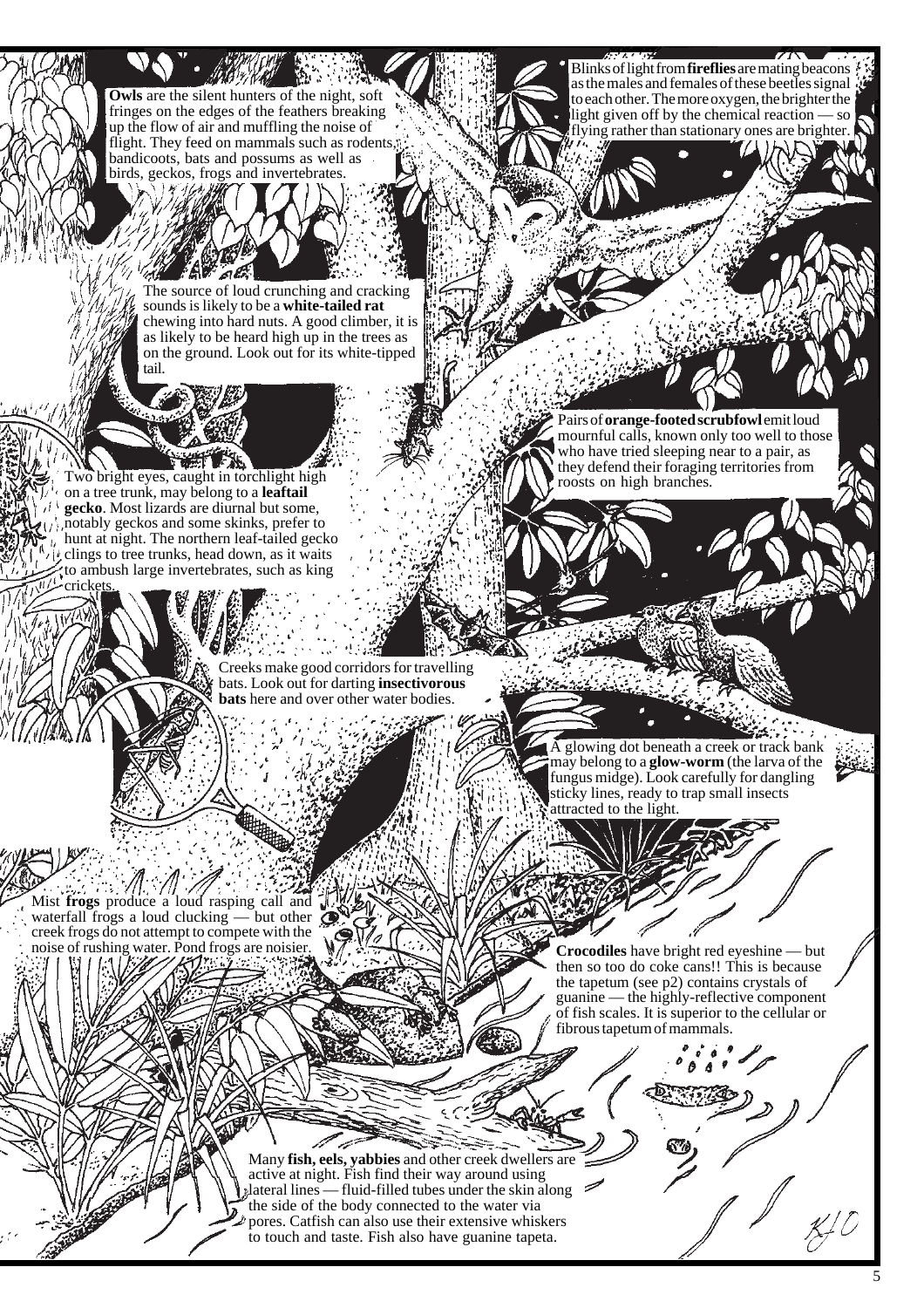## **Questions & Answers Facts and stats**

**Q In the evening I see thousands of starlings zooming down Lake and Grafton Streets (in Cairns). It's quite a spectacle they move so fast, often travelling in groups of about 30 and at intervals of five seconds. Where are they going? Where have they been?**

**A** They were heading towards trees in the Mall, in the middle of Cairns, where they congregated in deafeningly noisy flocks with a large proportion of juveniles. Presumably they had been feeding in forests and gardens around Cairns during the day. These flocks were particularly large at the end of summer, when this observation was made.

Some birds roost alone but others do so in large flocks. In cold climates, this strategy helps them to keep warm as they huddle together. There is also safety in numbers, since there will always be a few birds awake to call the alarm and it is harder for predators to single out an individual from a flock (as with a shoal of fish).

 However, a roost may also attract predators. Birds at the edge, and those entering and leaving the roost, are most at risk — which may be why many enter in dense, fast-flying formations. Communal roosting may also give birds a chance to exchange information — those which fed well the previous day may lead others to the source of food, particularly useful for juvenile birds which are still learning.

Metallic starlings move north in winter but many stay put in the Cairns area where conditions are suitable. Those from further south may 'leapfrog' over them and move as far as New Guinea. Possibly some Cairns locals migrate and others remain — but without an extensive banding program this is speculative.

#### **Q I have often heard that taipans can breed with pythons to produce venomous pythons. Is this true?**

**A** There is no truth whatsoever in this belief. It is absolutely impossible for a taipan and python to breed they are completely different species of snakes and in fact belong to different families. If this was possible then dolphins and rats, or kangaroos and sheep would also be able to breed. (And chickens could be crossed with centipedes to increase drumstick production.)

Pythons will bite, if provoked, but they do not produce venom. However, like wildlife in general, their oral hygiene isn't particularly good so the bite can become infected. It is therefore best to avoid them.

#### **Q Once a jellyfish loses a tentacle does it grow another one? Or does it die?**

**A** The jellyfish does not die, but simply grows another tentacle. The tentacle, however does die.

# **Tourist talk**

| <b>ENGLISH</b><br>nocturnal<br>diurnal | <b>GERMAN</b><br>nachtaktiv<br>tagaktiv | <b>JAPANESE</b><br>yakousei no 夜行性の<br>日中活動性の<br>nitchu<br>katsudousei no |
|----------------------------------------|-----------------------------------------|---------------------------------------------------------------------------|
| spotlight                              | Scheinwerferlicht                       | spotlight スポットライ                                                          |
| torch                                  | Taschenlampe                            | kaichu dentou 懐中電灯                                                        |
| filter                                 | Filter                                  | フイルタ<br>filter                                                            |
| vision                                 | Sehvermögen                             | 視覚<br>shikaku                                                             |
| sensitive                              | empfindlich                             | 敏感な<br>binkan na                                                          |
| noise                                  | Lärm                                    | 雑 音<br>zatsuon                                                            |
| possum                                 | Kletterbeutler                          | ポッサム<br>possum                                                            |
| owl                                    | Eule                                    | くろう<br>fukurou                                                            |

**The nocturnal habits of many mammals may date back to the time of the dinosaurs when they evolved from reptiles. Warmblooded, they were able to function at night when reptiles — probably their main predators — became inactive.**

In wet sclerophyll forest yellow-bellied gliders make deep slashes in the trunks of stringybark (*Eucalyptus resinifera*) trees and feed on the sap, returning night after night. Sugar gliders and feathertailed gliders may also visit for a feed.

#### **Insectivorous bats have whiskers which can feel an insect when it is near enough to be snapped up.**

The higher the pitch of a bat's sonar the smaller the surface its echo can reveal some can detect a wire the size of a human hair. The louder the click the further it goes. A bat's sensitive hearing would be overloaded by its own very loud clicks, so each time a click is made a special muscle disconnects the bones which carry sound from the ear drum. The connection is then re-established in time to catch the returning echo. This can happen one hundred times a second. The faster the clicks, the more accurate the information. Some bats make 200 clicks a second, each 1/2000 of a second — and are able to distinguish the echoes between them.

#### **Mammals sometimes leave scent trails using special glands. This enables them to move quickly at night along familiar routes.**

In spring (Sept/Oct) there is a noticeable increase in diurnal birdsong at night. The most prominent of these songsters is the willie wagtail, using its sweet song not its scolding one. Presumably this has something to do with territory at the beginning of the breeding season — but no one really knows.

**Possums in the roof can be a nuisance so many people trap and remove them to another area. Studies of relocated common brushtails, in Victoria, however, have shown that most of them die. Of 12 possums fitted with radio collars, only two were alive after 10 weeks. A better solution is to block access to the roof (at night) — or get to love your possums. You should also check the source of the noise — the racket in the roof is very likely to be ratrelated, especially if you live on the lowlands.**

The southern boobook owl does not often fly off when people walk by. Instead it stands upright with feathers pressed tightly against its body and turns side-on to the intruder giving it a very long and slender appearance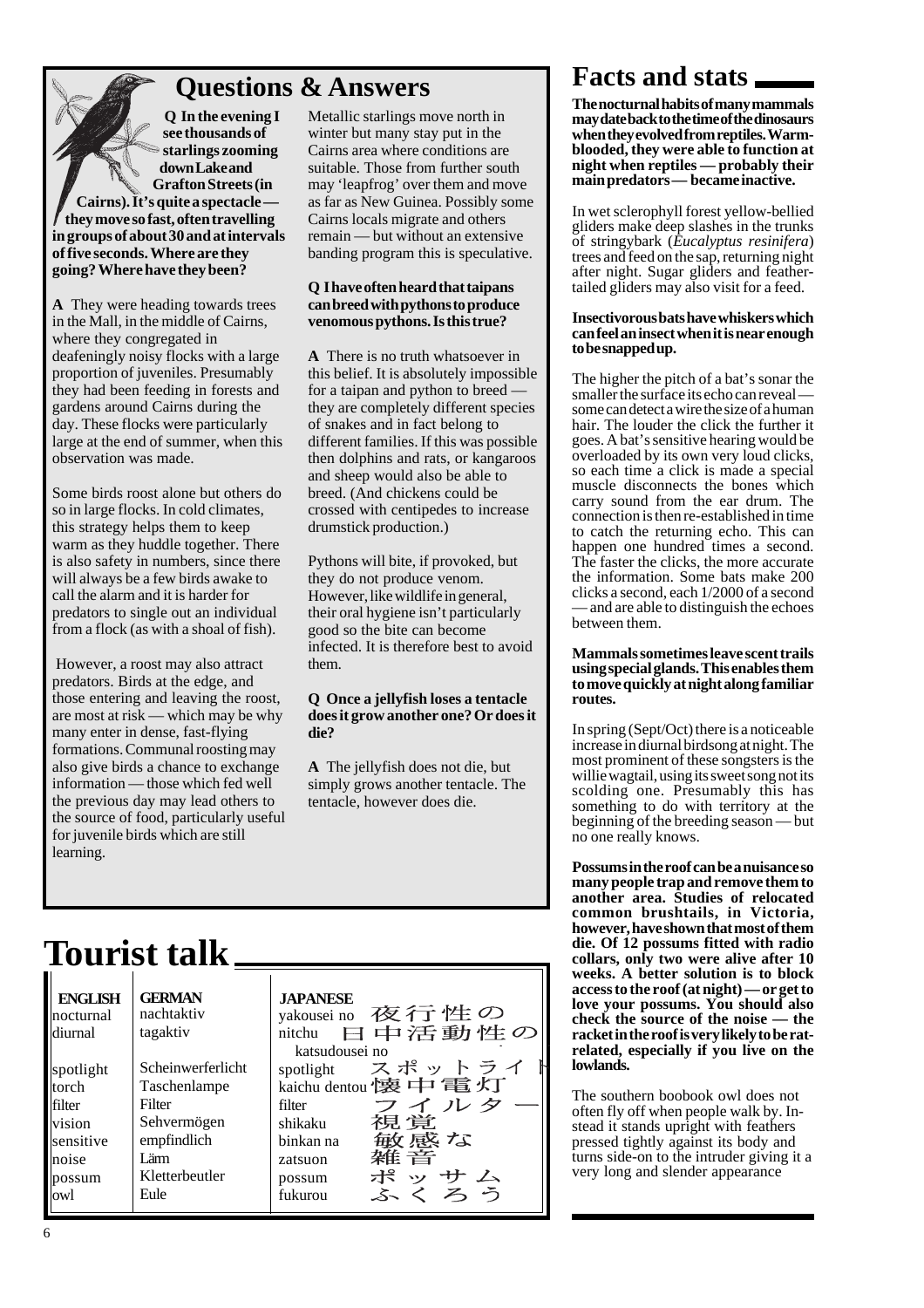## **Night moves**

**How do nocturnal animals feel about being watched by diurnal humans? Spotlighting is popular. It's the only way to watch nocturnal mammals in the wild — but if the wildlife reacts badly to being observed, the quality of the spotlighting tour sooner or later is reduced. The trick is to reach a compromise — to find methods which suit both groups of animals.**

#### **Too light or not too light?**

Nocturnal eyes are very light-sensitive so the strength of the spotlight is important. Although actual brightness is influenced by various factors, the simplest way to judge a light's strength is the wattage.

**W W H A**

Robyn Wilson, of the Cooperative Research Centre for Tropical Rainforest Ecology and A **T**  $\bullet$  Management, suggests that using filtered lights of<br>**T T**  $\bullet$  less than 30W increases both the chance of<br>continuous property of the viewing time Bobun's less than 30W increases both the chance of finding animals and the viewing time. Robyn's

study showed that brighter bulbs penetrate deeper into the forest, warning animals of the imminent approach of observers. When being observed, animals were less agitated by filtered lights below 30W and therefore less likely to move away. Lights under 30W are also thought to reduce observer fatigue, an important issue when considering safety of others and efficiency of a spotlighting program.

Filters can be opaque, red or green — there is debate as to whether possums and other nocturnal animals can see colour. Robyn found that a single layer of clear Nylex contact, from a stationary shop, caused considerably less stress to the animals than a light with no filter — but also allowed efficient searching.

#### **Right on the night**

Visitor behaviour can influence the success — or otherwise — of a spotlighting tour. Minimise disturbance by establishing some rules before moving into the forest.

• Animals can be upset by noise such as rowdy behaviour. Studies also indicate that crunching gravel a common sound as spotters step off a sealed road causes great stress to possums. Similarly disturbing are sliding van doors (as opposed to a normal car door slam) and high pitched voices (rather than lower adult voices). To avoid disturbance, it is important to explain the activity, where you are going and what you are doing before moving into the forest.

• Using wildlife call tapes and feeding or handling wildlife can, in the longterm, reduce the animals' chance of survival.

• Wildlife is very easily distressed by predator species so leave pets at home.



Please help us animals by doing the right thing. For a copy of the DEH Code of Practice for conducting a spotlighting tour within a protected area, contact Mike Prociv on Tel: (07) 4046 6641

#### **Great expectations**

Possums with babies on their back, treekangaroos jumping around, wombats digging holes for their night time meal, spotted quolls growling ...

Visitor expectations, based on glossy advertising, are often unrealistically high. Instead, promotion of guided spotlighting tours should focus on themes like 'discovery' or 'exploration' and not infer guaranteed wildlife encounters. A focus on frogs, crickets, glowing fungi and fireflies is less likely to lead to disappointment. Promotional material should also never use images depicting humanised wildlife, for example, animals being fed or in unnatural circumstances such as picnic tables or rubbish bins.

It is a good idea to submit all promotional materials to an interpretive expert prior to final production to check for erroneous or misleading content. DEH interpretive rangers can help you set up your spotlighting theme walks and interpretive training is available for tour operator guides who have Commercial Activity Permits.

#### **Clues for cruisin'**

• Minimise the numbers of vehicles — no more than two. When encountering another vehicle turn off spotlights and torches until well clear. • Use only standard vehicle lights to

- illuminate the road.
- A telescope connected to a TV monitor in the vehicle minimises disturbance and is useful for less able walkers.

#### **Spot-on hints**

 • A group should be no larger than 12.

• Place the spotlight in front of your face and observe along the beam to detect animal's eyeshine.

- Use individual torches only for safety.
- Use good binoculars or telescopes. • Focus on sounds and smells. • Do not shine spotlights on nesting birds or people.

M